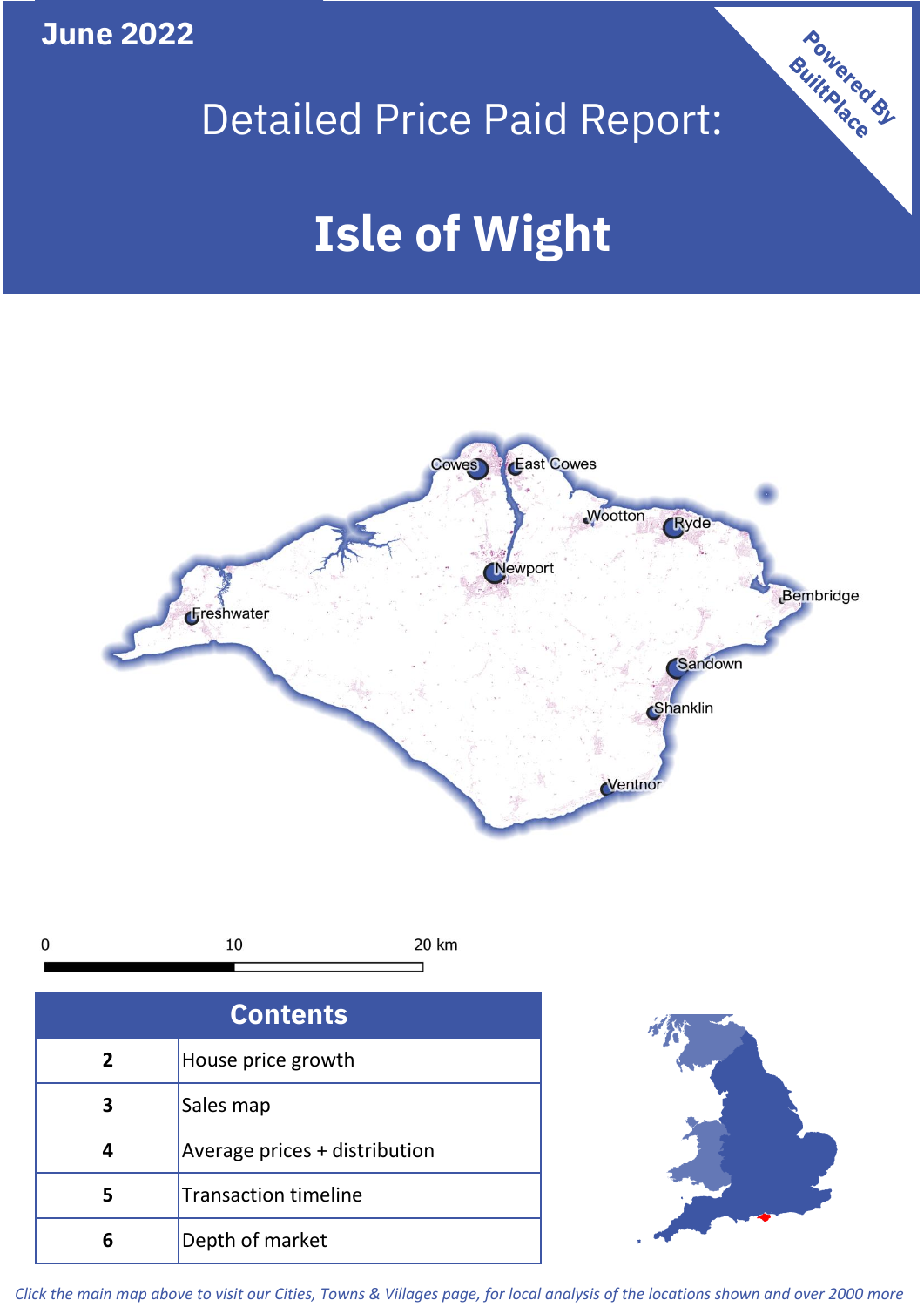#### **Headline Data**

|                     | <b>Current level</b> | 3 month  | <b>Annual</b> | 5 year   | 10 year |
|---------------------|----------------------|----------|---------------|----------|---------|
| <b>House prices</b> | £271,205             | 0.7%     | 11.5%         | 36.0%    | 61.1%   |
| <b>Transactions</b> | 2,835                | $-12.1%$ | 7.5%          | $-10.3%$ | 26.6%   |

# **House Price Growth (April 2022 data)**

#### *Annual Change in House Prices*



House prices in Isle of Wight grew by 11.5% in the 12 months to April 2022 (based on 3-month smoothed data). By comparison national house prices grew by 10.7% and prices in the South East grew by 11.5% over the same period.

Isle of Wight house prices are now 42.3% above their previous peak in 2007, compared to +60.7% for the South East and +52.9% across England.



#### *Year-To-Date Change in House Prices, December to April*

Local prices have grown by 3.1% in 2022 so far, compared to growth of 2.5% over the same period last year.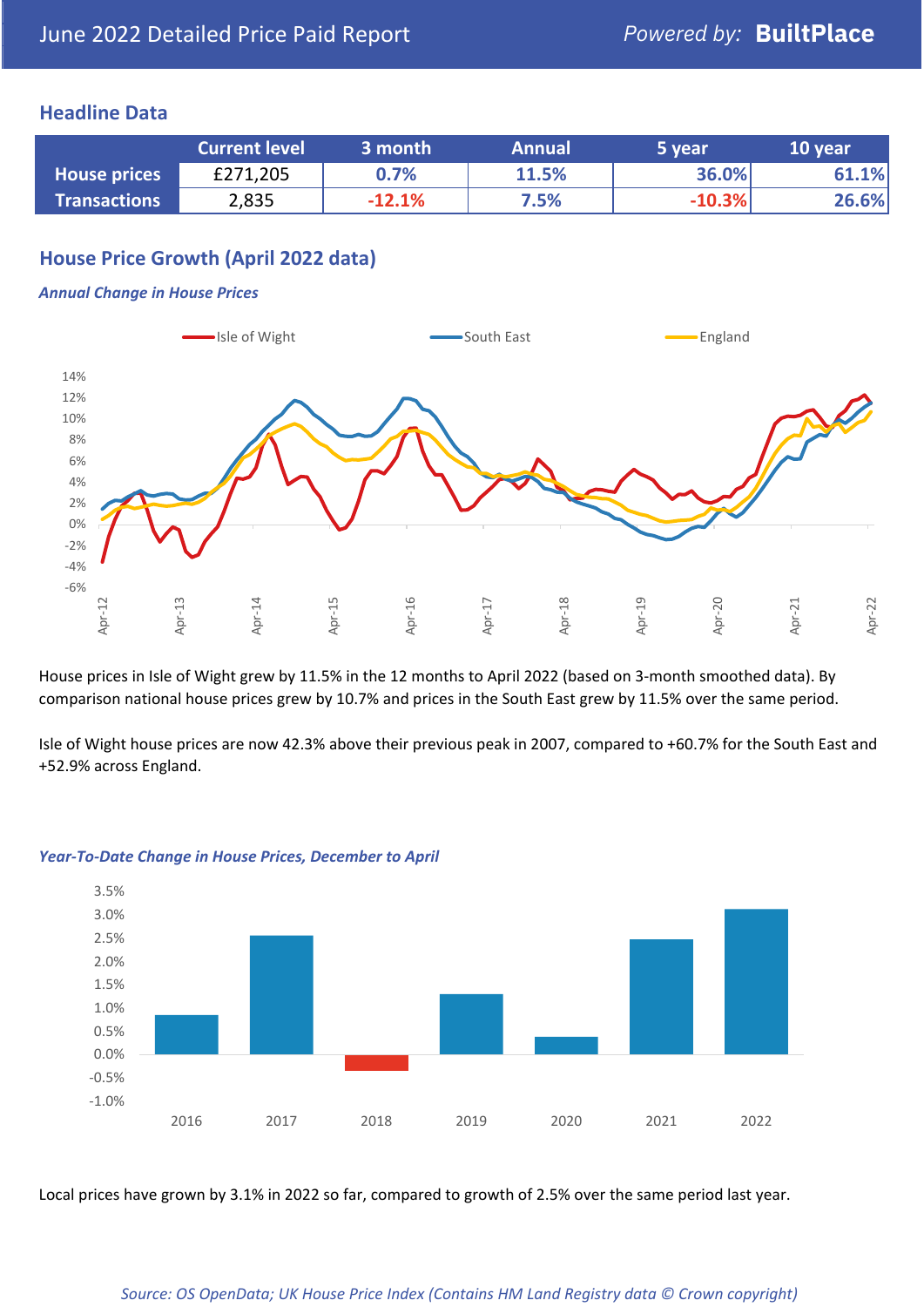# **House Price Map**

*12 months to April 2022*



*Each point is one postcode, coloured by the average value relative to all sales in this local authority (price bands are LA-specific quintiles).*



**Map Key**

| Min      | <b>Max</b> |                            |
|----------|------------|----------------------------|
| Up to    | £164,000   | 1st quintile / lowest 20%  |
| £164,000 | £219,000   | 2nd quintile               |
| £219,000 | £279,000   | 3rd quintile               |
| £279,000 | £381,000   | 4th quintile               |
| £381,000 | and over   | 5th quintile / highest 20% |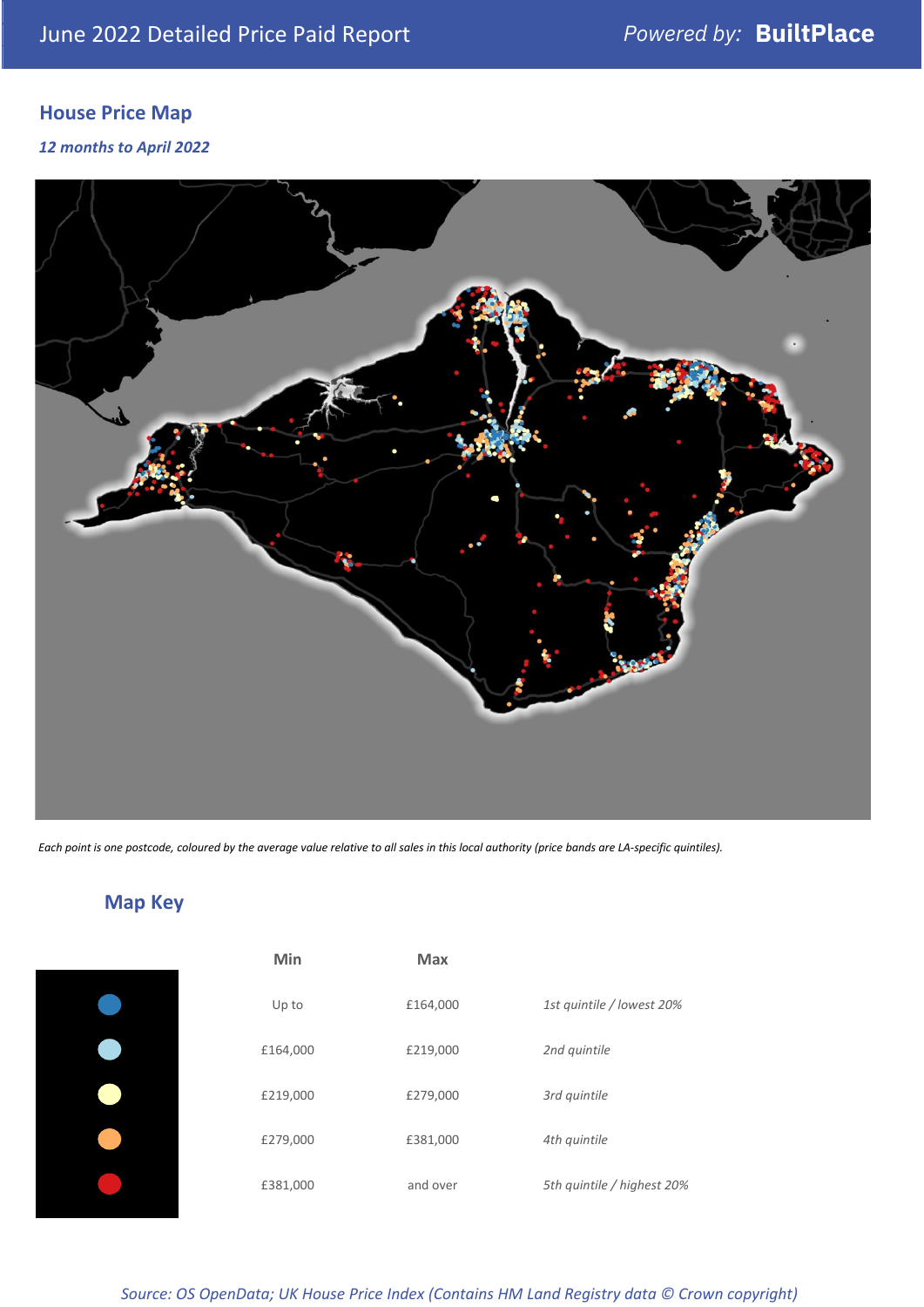# **Average House Price by Property Type**

#### *12 months to April 2022*



|                 | <b>New</b> | <b>Second hand</b> |  |  |
|-----------------|------------|--------------------|--|--|
| <b>Flat</b>     | £223,300   | £172,529           |  |  |
| <b>Terraced</b> | £252,000   | £219,238           |  |  |
| Semi-detached   | £254,000   | £262,256           |  |  |
| <b>Detached</b> | £369,749   | £437,177           |  |  |

## **House Price Distribution by Year**

*All properties, by price band and calendar year (2020 = year to date)*

|                    | 1997 | 2002 | 2007 | 2012 | 2017 | 2019 | 2020 |
|--------------------|------|------|------|------|------|------|------|
| <b>Under £100k</b> | 91%  | 44%  | 7%   | 11%  | 7%   | 4%   | 5%   |
| £100-200k          | 8%   | 45%  | 54%  | 54%  | 44%  | 29%  | 30%  |
| E200-300k          | 1%   | 8%   | 26%  | 24%  | 30%  | 33%  | 30%  |
| £300-400k          | 0%   | 2%   | 8%   | 6%   | 12%  | 17%  | 17%  |
| £400-500k          | 0%   | 0%   | 3%   | 3%   | 4%   | 8%   | 9%   |
| <b>£500k-1m</b>    | 0%   | 0%   | 1%   | 2%   | 3%   | 9%   | 9%   |
| £1-2m              | 0%   | 0%   | 0%   | 0%   | 0%   | 1%   | 2%   |
| <b>Over £2m</b>    | 0%   | 0%   | 0%   | 0%   | 0%   | 0%   | 0%   |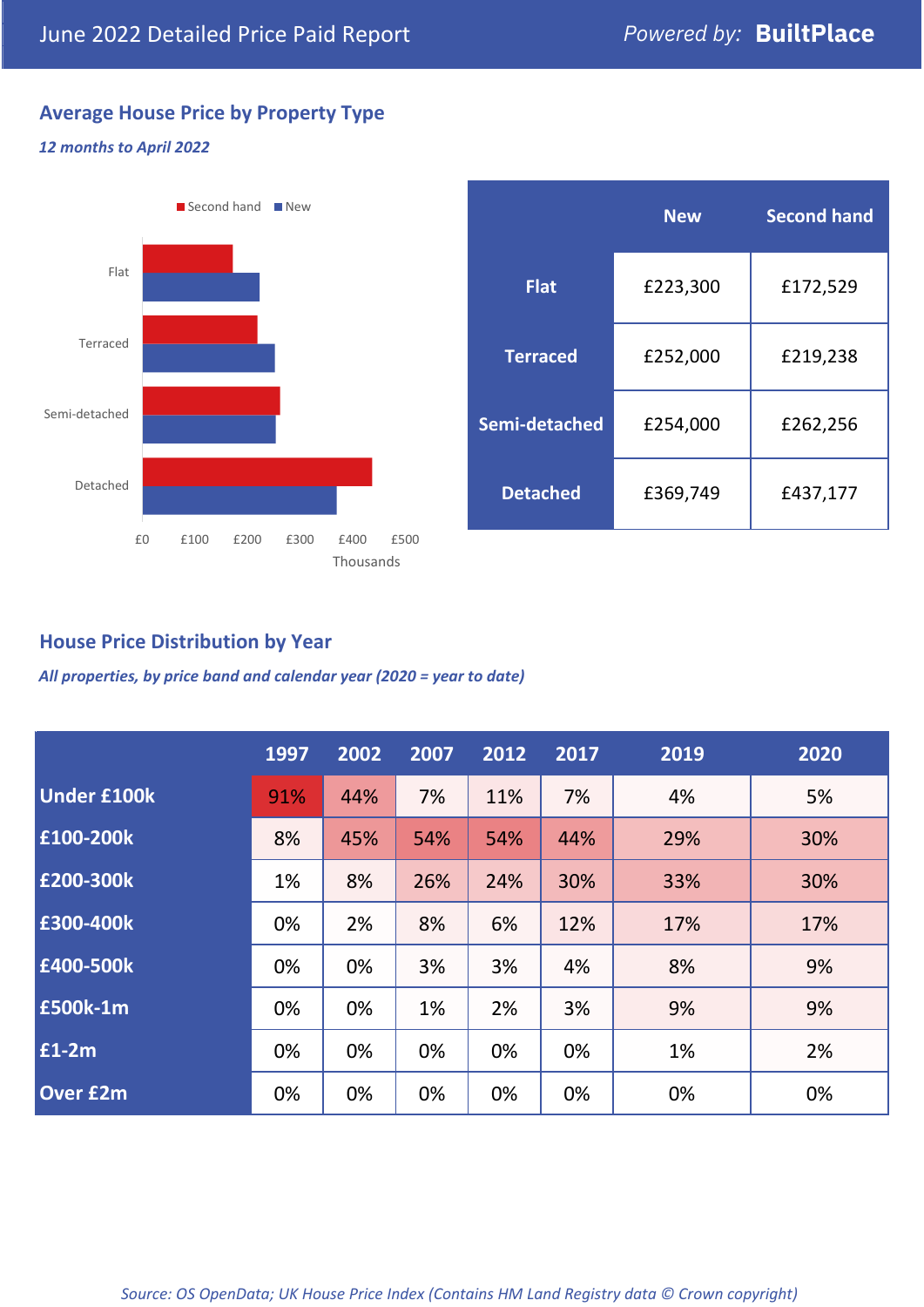# **Transactions (February 2022 data)**

*Annual Transactions, Indexed (2001-05 average = 100)*



There were 2,835 transactions in Isle of Wight during the 12 months to February 2022. This is 73% of the average from 2001-05 and suggests activity is below pre-downturn levels.

Transactions in Isle of Wight have fallen by 8.3% since 2014, compared to changes of -9.9% for South East and -7.7% for England.



#### *Cash and New Build Sales as % of Total, by Year*

*Note: The data on this page EXCLUDES transactions identified as transfers under a power of sale/repossessions, buy-to-lets (where they can be identified by a mortgage), and transfers to non-private individuals - i.e. it comprises only Land Registry 'A' data.*